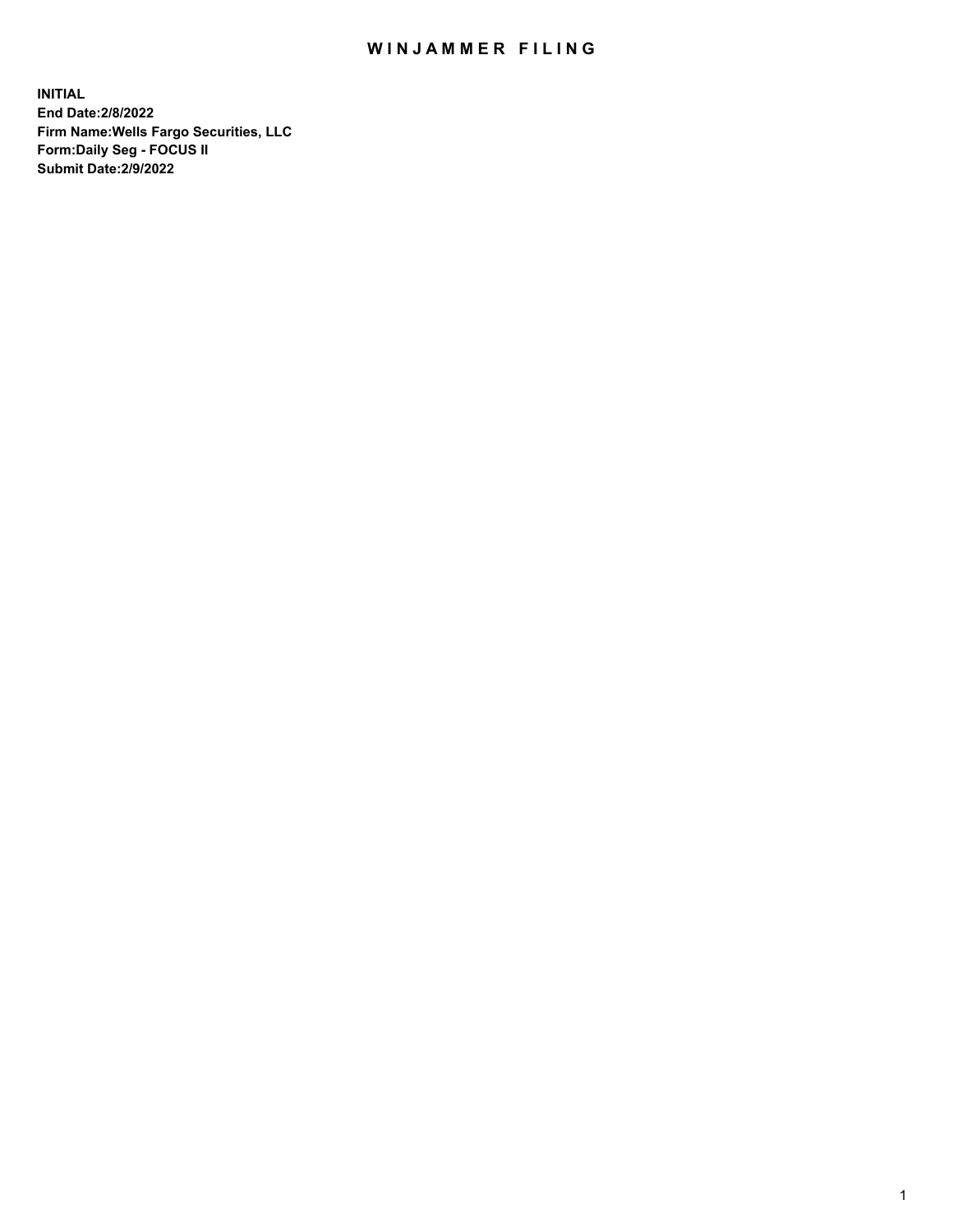**INITIAL End Date:2/8/2022 Firm Name:Wells Fargo Securities, LLC Form:Daily Seg - FOCUS II Submit Date:2/9/2022 Daily Segregation - Cover Page**

| Name of Company                                                                                                                                                                                                                                                                                                                | <b>Wells Fargo Securities LLC</b>              |
|--------------------------------------------------------------------------------------------------------------------------------------------------------------------------------------------------------------------------------------------------------------------------------------------------------------------------------|------------------------------------------------|
| <b>Contact Name</b>                                                                                                                                                                                                                                                                                                            | <b>James Gnall</b>                             |
| <b>Contact Phone Number</b>                                                                                                                                                                                                                                                                                                    | 917-699-6822                                   |
| <b>Contact Email Address</b>                                                                                                                                                                                                                                                                                                   | james.w.gnall@wellsfargo.com                   |
| FCM's Customer Segregated Funds Residual Interest Target (choose one):<br>a. Minimum dollar amount: ; or<br>b. Minimum percentage of customer segregated funds required:% ; or<br>c. Dollar amount range between: and; or                                                                                                      | 115,000,000<br><u>0</u><br>00                  |
| d. Percentage range of customer segregated funds required between:% and%.                                                                                                                                                                                                                                                      | 00                                             |
| FCM's Customer Secured Amount Funds Residual Interest Target (choose one):<br>a. Minimum dollar amount: ; or<br>b. Minimum percentage of customer secured funds required:%; or<br>c. Dollar amount range between: and; or<br>d. Percentage range of customer secured funds required between: % and %.                          | 30,000,000<br><u>0</u><br>00<br>0 <sub>0</sub> |
| FCM's Cleared Swaps Customer Collateral Residual Interest Target (choose one):<br>a. Minimum dollar amount: ; or<br>b. Minimum percentage of cleared swaps customer collateral required:% ; or<br>c. Dollar amount range between: and; or<br>d. Percentage range of cleared swaps customer collateral required between:% and%. | 340,000,000<br><u>0</u><br><u>00</u><br>00     |

Attach supporting documents CH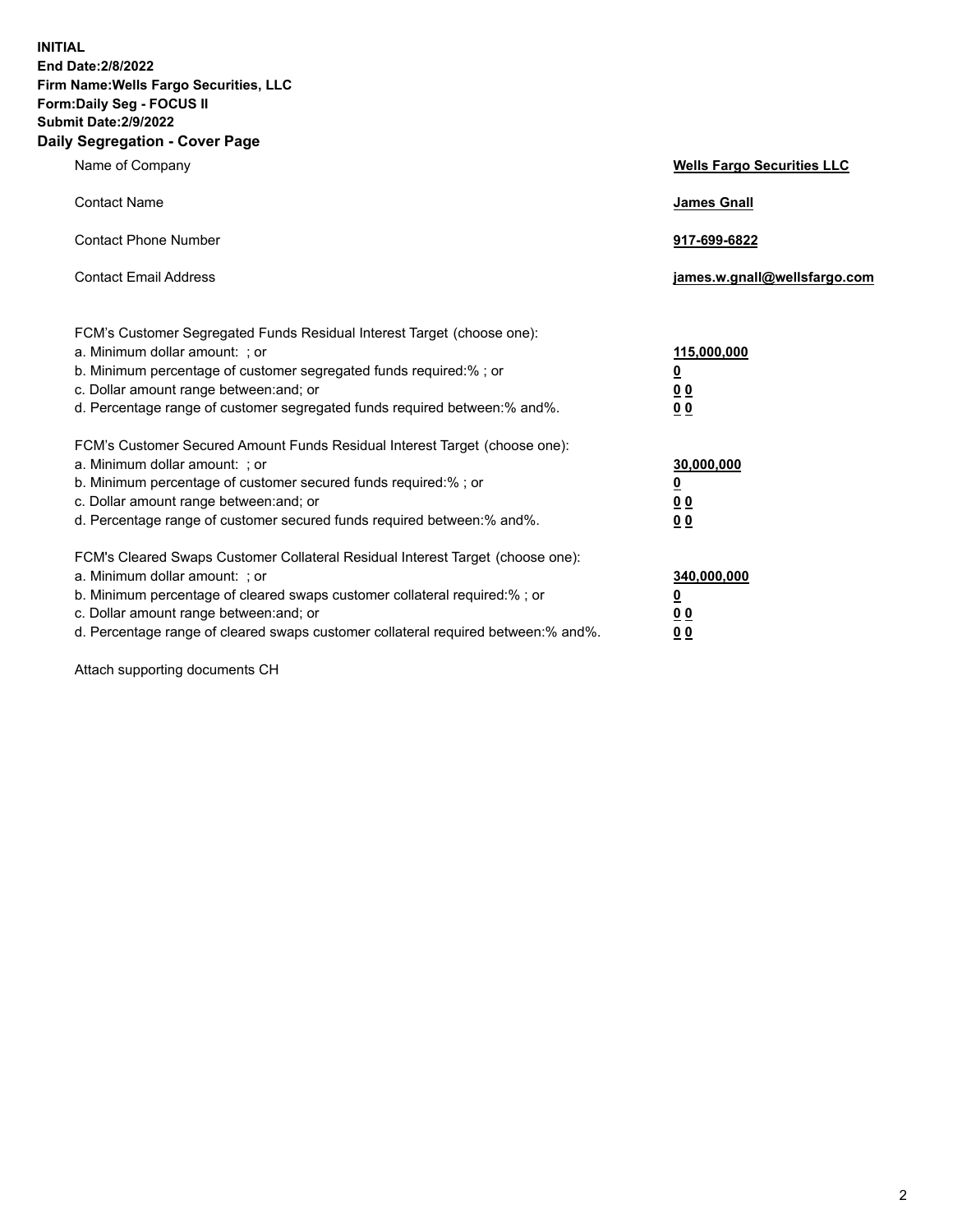**INITIAL End Date:2/8/2022 Firm Name:Wells Fargo Securities, LLC Form:Daily Seg - FOCUS II Submit Date:2/9/2022 Daily Segregation - Secured Amounts** Foreign Futures and Foreign Options Secured Amounts Amount required to be set aside pursuant to law, rule or regulation of a foreign government or a rule of a self-regulatory organization authorized thereunder **0** [7305] 1. Net ledger balance - Foreign Futures and Foreign Option Trading - All Customers A. Cash **537,145,844** [7315] B. Securities (at market) **183,940,208** [7317] 2. Net unrealized profit (loss) in open futures contracts traded on a foreign board of trade **-209,930,533** [7325] 3. Exchange traded options a. Market value of open option contracts purchased on a foreign board of trade **3,169** [7335] b. Market value of open contracts granted (sold) on a foreign board of trade **0** [7337] 4. Net equity (deficit) (add lines 1. 2. and 3.) **511,158,688** [7345] 5. Account liquidating to a deficit and account with a debit balances - gross amount **9,303,944** [7351] Less: amount offset by customer owned securities **-9,291,185** [7352] **12,759** [7354] 6. Amount required to be set aside as the secured amount - Net Liquidating Equity Method (add lines 4 and 5) **511,171,447** [7355] 7. Greater of amount required to be set aside pursuant to foreign jurisdiction (above) or line 6. **511,171,447** [7360] FUNDS DEPOSITED IN SEPARATE REGULATION 30.7 ACCOUNTS 1. Cash in banks A. Banks located in the United States **195,045,663** [7500] B. Other banks qualified under Regulation 30.7 **3,902,197** [7520] **198,947,860** [7530] 2. Securities A. In safekeeping with banks located in the United States **137,062,824** [7540] B. In safekeeping with other banks qualified under Regulation 30.7 **0** [7560] **137,062,824** [7570] 3. Equities with registered futures commission merchants A. Cash **12,445,502** [7580] B. Securities **46,877,383** [7590] C. Unrealized gain (loss) on open futures contracts **36,035,580** [7600] D. Value of long option contracts **3,169** [7610] E. Value of short option contracts **0** [7615] **95,361,634** [7620] 4. Amounts held by clearing organizations of foreign boards of trade A. Cash **0** [7640] B. Securities **0** [7650] C. Amount due to (from) clearing organization - daily variation **0** [7660] D. Value of long option contracts **0** [7670] E. Value of short option contracts **0** [7675] **0** [7680] 5. Amounts held by members of foreign boards of trade A. Cash **258,700,049** [7700] B. Securities **190,139,898** [7710] C. Unrealized gain (loss) on open futures contracts **-261,277,256** [7720] D. Value of long option contracts **0** [7730] E. Value of short option contracts **0** [7735] **187,562,691** [7740] 6. Amounts with other depositories designated by a foreign board of trade **0** [7760] 7. Segregated funds on hand **0** [7765] 8. Total funds in separate section 30.7 accounts **618,935,009** [7770] **107,763,562** [7380]

- 9. Excess (deficiency) Set Aside for Secured Amount (subtract line 7 Secured Statement Page 1 from Line 8)
- 10. Management Target Amount for Excess funds in separate section 30.7 accounts **30,000,000** [7780]
- 11. Excess (deficiency) funds in separate 30.7 accounts over (under) Management Target **77,763,562** [7785]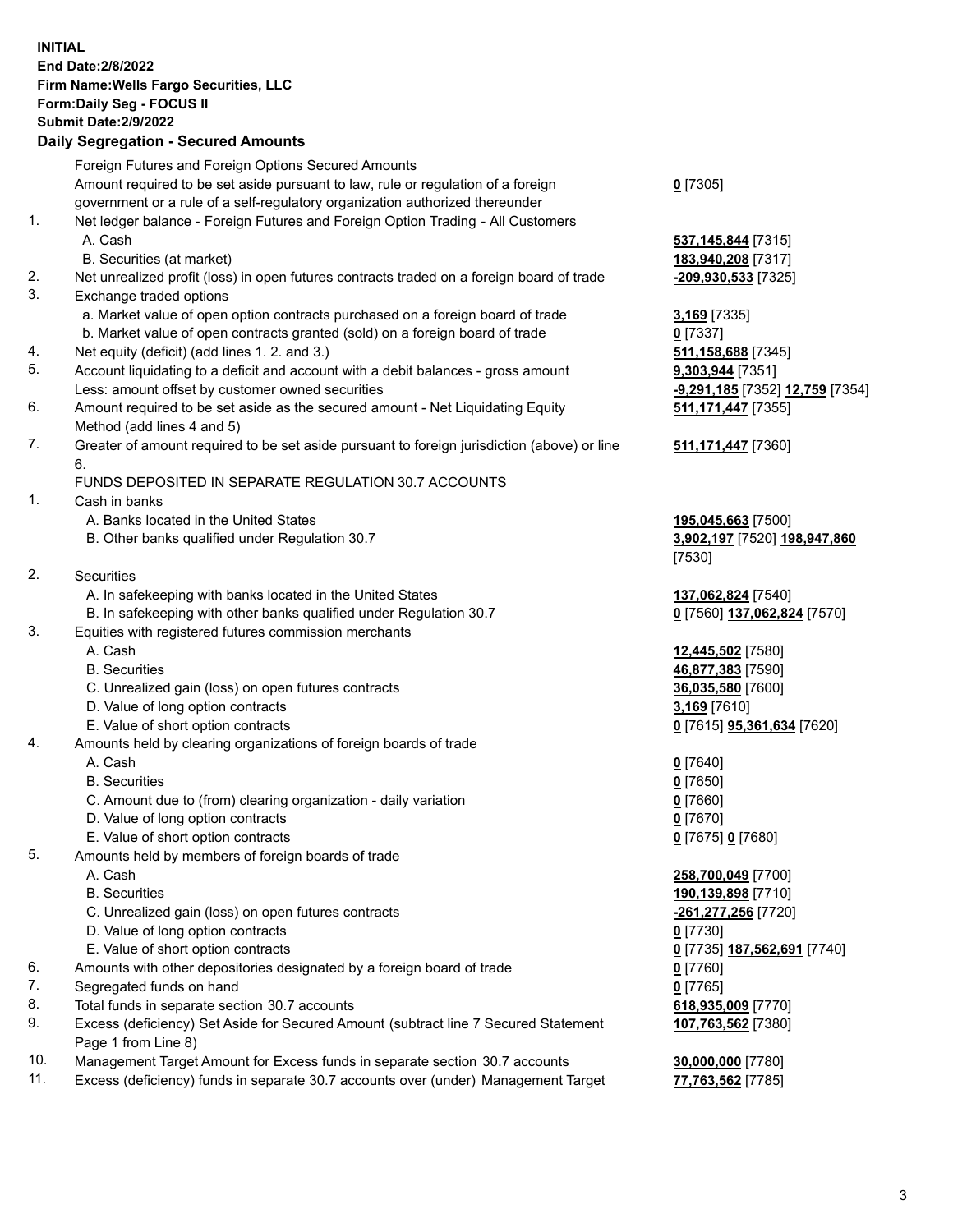|            | <b>INITIAL</b><br>End Date: 2/8/2022<br>Firm Name: Wells Fargo Securities, LLC<br>Form: Daily Seg - FOCUS II<br><b>Submit Date: 2/9/2022</b><br>Daily Segregation - Segregation Statement                                                                             |                                                                       |
|------------|-----------------------------------------------------------------------------------------------------------------------------------------------------------------------------------------------------------------------------------------------------------------------|-----------------------------------------------------------------------|
|            | SEGREGATION REQUIREMENTS(Section 4d(2) of the CEAct)                                                                                                                                                                                                                  |                                                                       |
| 1.         | Net ledger balance<br>A. Cash<br>B. Securities (at market)                                                                                                                                                                                                            | 3,164,516,556 [7010]<br>1,933,419,784 [7020]                          |
| 2.<br>3.   | Net unrealized profit (loss) in open futures contracts traded on a contract market<br>Exchange traded options                                                                                                                                                         | 338,694,351 [7030]                                                    |
| 4.         | A. Add market value of open option contracts purchased on a contract market<br>B. Deduct market value of open option contracts granted (sold) on a contract market<br>Net equity (deficit) (add lines 1, 2 and 3)                                                     | 1,568,660,313 [7032]<br>-1,459,614,492 [7033]<br>5,545,676,512 [7040] |
| 5.         | Accounts liquidating to a deficit and accounts with<br>debit balances - gross amount<br>Less: amount offset by customer securities                                                                                                                                    | 103,075,653 [7045]<br>-102,999,082 [7047] 76,571 [7050]               |
| 6.         | Amount required to be segregated (add lines 4 and 5)<br>FUNDS IN SEGREGATED ACCOUNTS                                                                                                                                                                                  | 5,545,753,083 [7060]                                                  |
| 7.         | Deposited in segregated funds bank accounts<br>A. Cash<br>B. Securities representing investments of customers' funds (at market)<br>C. Securities held for particular customers or option customers in lieu of cash (at<br>market)                                    | 149,605,257 [7070]<br>635,446,438 [7080]<br>128,370,151 [7090]        |
| 8.         | Margins on deposit with derivatives clearing organizations of contract markets<br>A. Cash<br>B. Securities representing investments of customers' funds (at market)<br>C. Securities held for particular customers or option customers in lieu of cash (at<br>market) | 3,082,116,021 [7100]<br>124,342,434 [7110]<br>1,805,049,633 [7120]    |
| 9.<br>10.  | Net settlement from (to) derivatives clearing organizations of contract markets<br>Exchange traded options                                                                                                                                                            | -3,417,733 [7130]                                                     |
| 11.        | A. Value of open long option contracts<br>B. Value of open short option contracts<br>Net equities with other FCMs                                                                                                                                                     | 1,568,660,313 [7132]<br>-1,459,614,492 [7133]                         |
|            | A. Net liquidating equity<br>B. Securities representing investments of customers' funds (at market)<br>C. Securities held for particular customers or option customers in lieu of cash (at<br>market)                                                                 | $0$ [7140]<br>$0$ [7160]<br>$0$ [7170]                                |
| 12.        | Segregated funds on hand                                                                                                                                                                                                                                              | $0$ [7150]                                                            |
| 13.        | Total amount in segregation (add lines 7 through 12)                                                                                                                                                                                                                  | 6,030,558,022 [7180]                                                  |
| 14.        | Excess (deficiency) funds in segregation (subtract line 6 from line 13)                                                                                                                                                                                               | 484,804,939 [7190]                                                    |
| 15.<br>16. | Management Target Amount for Excess funds in segregation<br>Excess (deficiency) funds in segregation over (under) Management Target Amount<br>Excess                                                                                                                  | 115,000,000 [7194]<br>369,804,939 [7198]                              |